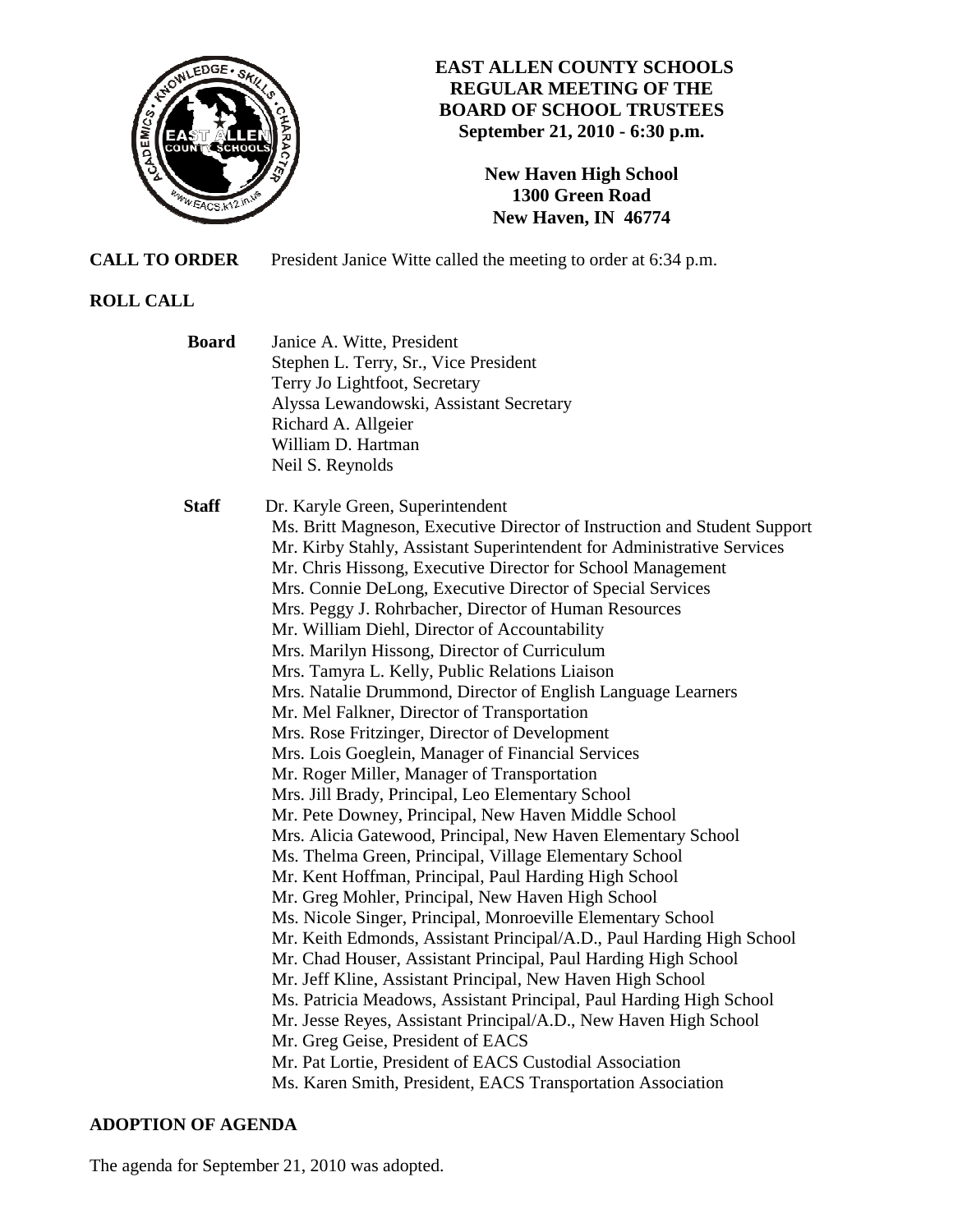#### **RECOGNITIONS**

**Name** Topic None

# **HEARING OF VISITORS: AGENDA ITEMS**

**Speaker** Subject(s) Emily Gruber, Sandy Helwege Concerns with Redesign

**APPROVAL OF MINUTES:** September 7, 2010 Work Session September 14, 2010 Executive Session

## **SUPERINTENDENT COMMUNICATIONS**

**Speaker(s)** Subject Roger Miller, Britt Magneson, Connie DeLong

Dr. Karyle Green, Kirby Stahly, Redesign Recommendation Presentation

# **ACTION AGENDA**

#### **CONSENT MOTION:**

| 10-0921-01 | <b>Approval of Human Resources Report</b>                                                  |
|------------|--------------------------------------------------------------------------------------------|
| 10-0921-02 | <b>Approval of Financial Reports</b>                                                       |
| 10-0921-03 | <b>Approval of Meetings and Conferences Requests</b>                                       |
| 10-0921-04 | Approve Application and Receipt of Funds for Afternoons ROCK in Indiana (ARII)             |
| 10-0921-05 | Approve 2011-2012 Agreement By and Between Educational Funding Group, Inc.<br>and EACS     |
| 10-0921-06 | Approve Amendment #2 to East Allen County Schools' 401(a) Plan                             |
| 10-0921-07 | <b>Approve Bid Award for White Boards and Projectors</b>                                   |
|            | Motion: That the Board of School Trustees approve items one through seven<br>as presented. |
|            | Motion: Lightfoot<br>Second: Terry<br>Vote: Aye: $7-0$                                     |

# **NEW BUSINESS**

1. Title II, Part A – 2010/2011 Improving Teacher Quality State Grants

# **ITEMS FROM CLOSED SESSION**

None.